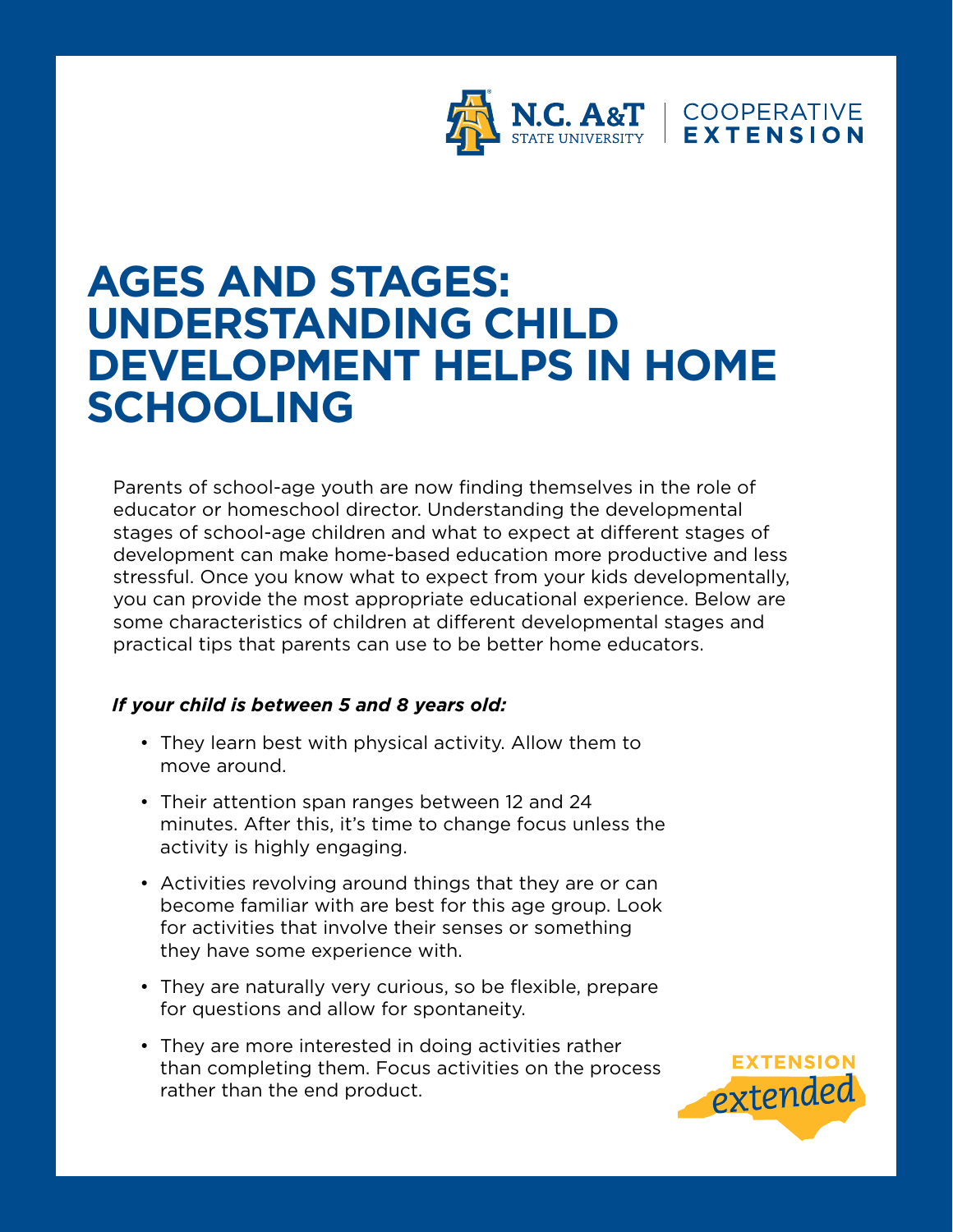- Provide as much positive feedback and encouragement as possible and make sure to plan activities at which they can be successful.
- Make clear rules and stick to them. Be clear about what behavior is okay and what behavior is not okay.

# *If your child is between 9 and 11 years old:*

- They still have lots of energy. Plan to use it with physical activity. Include movement in activities.
- Their attention span is between 20 and 30 minutes. After this, it's time to refocus unless the activity is highly engaging.
- Use simple and short instructions and be aware of reading levels.
- They are easily motivated and eager to try new things. Plan a variety of activities.
- Avoid comparing them with other youth and focus on their individual strengths and successes.
- Help them develop their own sense of right and wrong as well as responsibility.
- Help them set goals for themselves.

### *If you child is between 12 and 14 years old:*

- Their attention span is between 25 and 40 minutes. After this, it's time to refocus unless the activity is highly engaging.
- They are starting to move away from dependency on you. This is a sign of maturity and not rejection. Prepare yourself for it!
- Involve them in setting rules. You have the final say, but allow them to have a voice in the process.